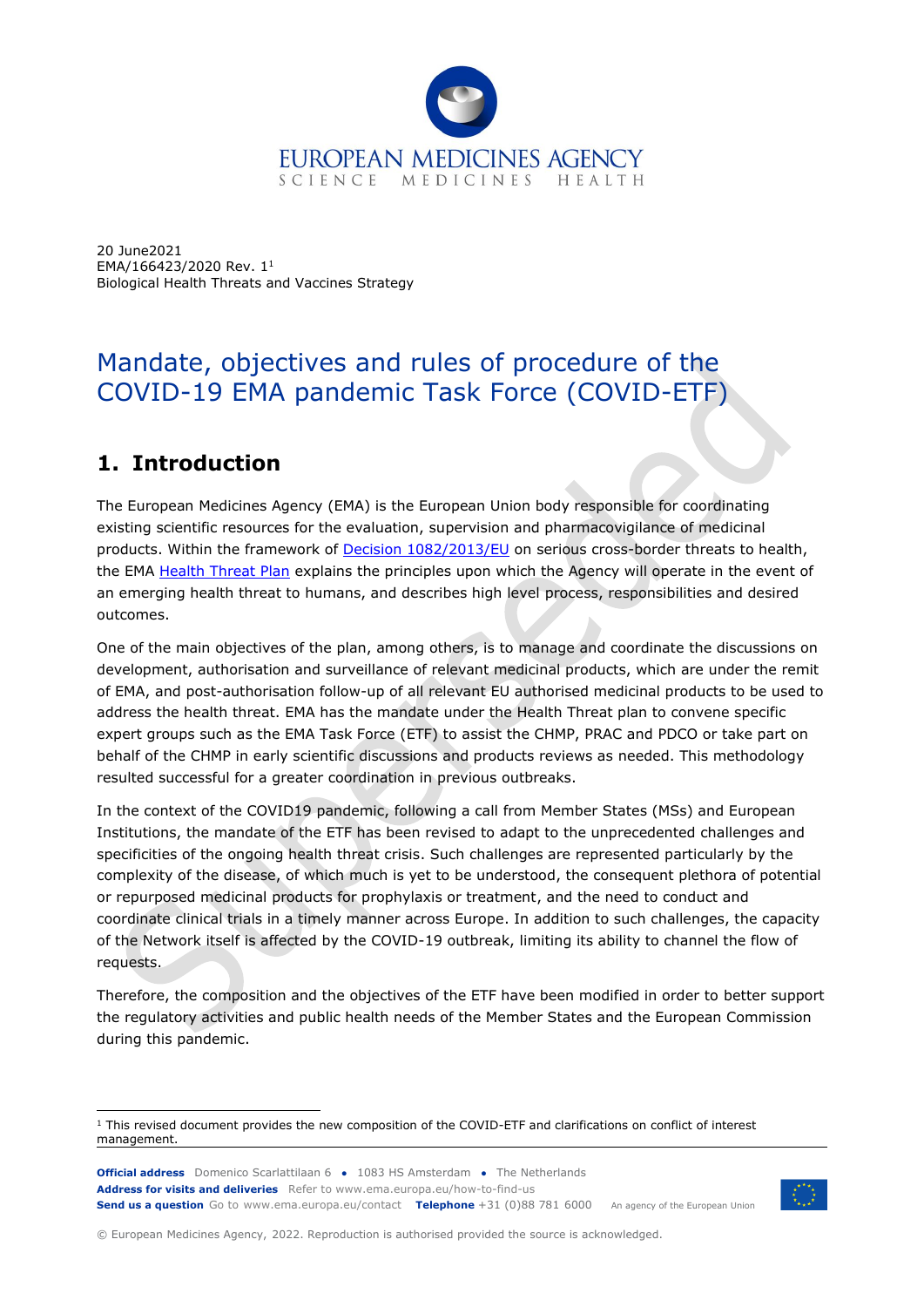### **2. Mandate and Objectives of the COVID-ETF**

Under direction of the Committee for Medicinal Products for Human Use (CHMP) and in collaboration with other EMA Scientific Committees, the Coordination Group for Mutual Recognition and Decentralised Procedures – Human (CMDh), National Competent Authorities (NCAs), the Clinical Trials Facilitation and Coordination Group [\(CTFG\)](https://www.hma.eu/ctfg.html) and the European Commission, in relation to vaccines, antivirals or other medicinal products intended for treatment or prevention of COVID-19:

- Review the available scientific data on COVID-19 medicinal products and identify promising candidates, including requesting data from developers and engaging with them in preliminary discussions.
- Review protocols and provide comments on development plans to manufacturers developing COVID-19 medicinal products, when formal rapid scientific advice is not feasible.
- Provide scientific support in collaboration with CTFG to facilitate clinical trials conducted in the European Union for the most promising medicinal products candidates for COVID19.
- Contribute to formal rapid or standard scientific advice procedures as advisor to Scientific Advice Working Party (SAWP)/CHMP.
- Contribute to product-related assessments acting as Peer Reviewer and as forum for discussion on the rolling data assessment.
- Contribute to the Pharmacovigilance Risk Assessment Committee (PRAC) activities on emerging pharmacovigilance issues related to COVID-19.
- Provide scientific input to EMA's committees/working parties (WPs)/CMDh and other groups as needed.
- Prepare specific scientific positions and provide input to public communications as applicable (although not responsible for drafting material).
- Interact with stakeholders and cooperate with other relevant European and International regulators and bodies as required.

The COVID-ETF is accountable to CHMP for all activities mentioned above.

### **3. Composition and rules of participation<sup>2</sup>**

The COVID-ETF shall be chaired by the EMA scientific lead for the COVID19 pandemic and shall comprise the following members:

- CHMP Chair/Vice-chair, Chairs of Paediatric Committee (PDCO) and Pharmacovigilance Risk Assessment Committee (PRAC).
- (Vice-)Chairperson of the following groups or a nominated alternative: Scientific Advice Working Party (SAWP), Vaccine Working Party (VWP) and Infectious Disease Working Party (IDWP) as applicable, Biologics Working Party (BWP) and Quality Working Party (QWP), Safety Working Party

<sup>&</sup>lt;sup>2</sup> It is important to check prior to the initiation of COVID-ETF meetings the requirements for expert nominations, declarations of interests and confidentiality undertakings to ensure compliance with policies on handling of competing interests and inter-institutional confidentiality agreements. The general principle for experts is that all experts involved in EMA activities should be included in the EMA Experts database with a valid DoI and CV. Their DoI should be evaluated prior to the involvement in the activity.

The general principles for observers are summarised in the EMA Internal Guidance on observers participating in EMA scientific meetings.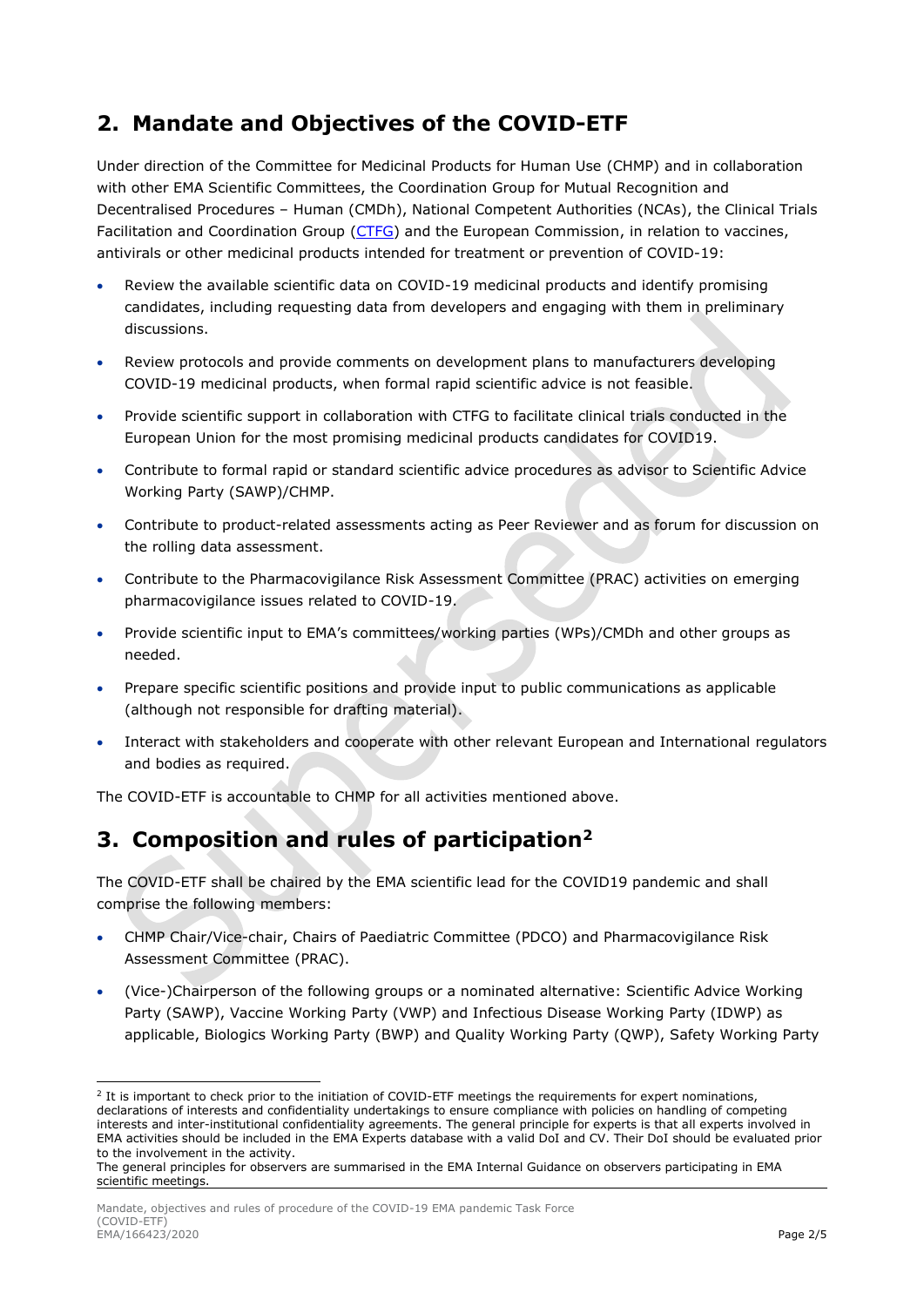(SWP), Blood Product Working Party (BPWP), Coordination Group for Mutual Recognition and Decentralised Procedures – Human (CMDh).

- 2 additional CMDh representatives.
- 2 members from the Clinical Trial Facilitation Group (CTFG)<sup>3</sup>.
- CHMP Rapporteur and Co-rapporteur for products intended for treatment or prevention of COVID-19.
- Specific experts from the rapporteurs' teams.
- A representative from Reference Member State (RMS) for products in the context of MRP/DCP and intended for treatment or prevention of COVID-19.
- 2 representatives from patients and healthcare professional organisations .

The Executive Director of the Agency and representatives from the European Commission shall be entitled to attend all meetings of the COVID-ETF.

The following may be invited on an ad-hoc basis as necessary:

- Members from Inspectors Working Groups (GCP IWG, PhV IWG, GMDP IWG).
- Observers from the World Health Organisation (WHO).
- Observers from the European Centre for Disease Prevention and Control (ECDC).
- Observers from the European Directorate for the Quality of Medicines (EDQM) appointed Official Medicines Control Laboratory (OMCL). 4
- OPEN experts from the following Regulatory Authorities (2 experts per authority) with which EMA has a permanent confidentiality agreement, which are of similar maturity level and which are conducting the same assessment in parallel: Health Canada, Swissmedic, FDA, MHLW/PMDA and WHO. WHO may bring a maximum of four observers from non-EU regulatory authorities in the context of an OPEN procedure.
- Observers from other international regulatory authorities with whom EMA has a confidentiality agreement.
- External experts with advisory function to COVID-ETF.

The Agency secretariat shall check that expertise in quality, non-clinical, virology, immunology and infectious diseases are included in the group or propose additional experts.

To facilitate the handling of expected virtual meetings, a restricted group of experts is envisaged. Communication to all NCAs shall be achieved by distribution of all COVID-ETF documents to all CHMP members, NCAs and Rapporteurs/coRapporteurs, as relevant.

Additional experts from the assessment team who are required for specific agenda items may still be invited as well as other additional experts for particular topics for which specific expertise is required, subject to agreement from the COVID-ETF chair.

<sup>&</sup>lt;sup>3</sup> A personal confidentiality undertaking (https://www.ema.europa.eu/en/documents/template-form/confidentialityundertaking-observers\_en.pdf) could also be required in case the CTFG observer does not belong to an EU/EEA medicines agency (e.g. Netherlands) – this should be however highly exceptional as normally all CTFG members have submitted a DoI.

<sup>4</sup> If not already available, the participant should be requested to sign the confidentiality undertaking

<sup>(</sup>https://www.ema.europa.eu/en/documents/template-form/confidentiality-undertaking-observers\_en.pdf) on a personal basis since no institutional confidentiality agreements are in place with either the EDQM/ any specified OMCLs.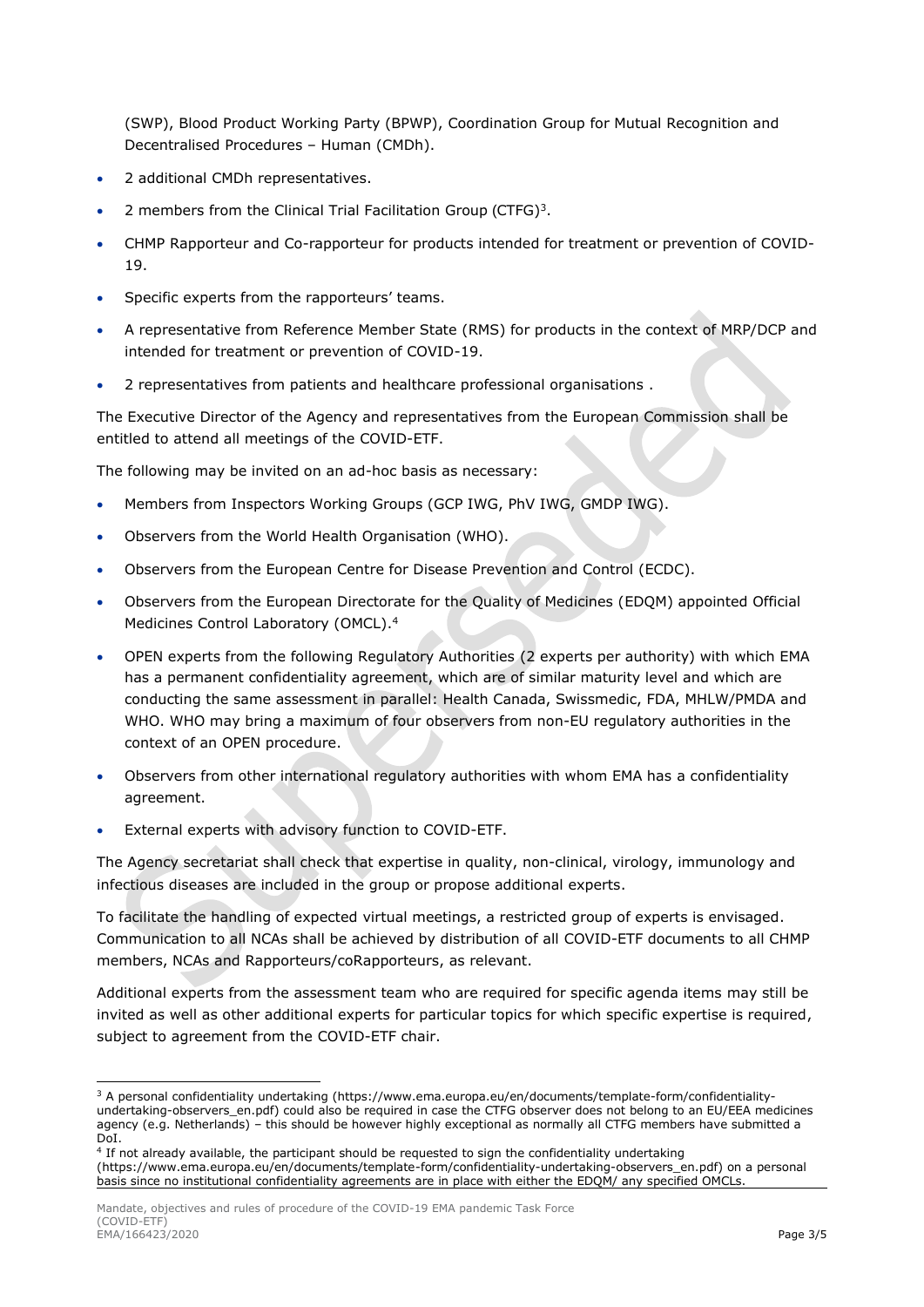# **4. Duration of activity**

In principle the COVID-ETF will remain convened until the emergency/pandemic is considered over. Although meeting frequency shall be planned as far as possible, it is inevitable that ad-hoc meetings shall be arranged when required. It ceases to function when advised by CHMP (meetings however would only be arranged where necessary).

# **5. Rules of procedure**

#### *5.1. Responsibilities of COVID-ETF chairperson*

The Chairperson is responsible for the scientific conduct of the business of the COVID-ETF in an efficient manner and shall in particular:

- Agree the schedule of work of the COVID-ETF together with the CHMP Chair/Vice-chair as far as possible.
- Ensure that the rules of procedure are respected.
- Ensure that at the beginning of each meeting any potential competing interest is declared and especially for virtual meetings, all experts attending the meeting have declared their presence.
- Aim to achieve consensus on issues discussed by the COVID-ETF.
- Ensure, together with the CHMP Chair/Vice-chair, the regulatory and scientific consistency of the recommendations.
- Coordinate together with the relevant Chairs and scientific secretariats the work of the COVID-ETF with that of the other relevant WPs, Committees and groups.
- Report on the activities of the COVID-ETF to the CHMP and other EMA Scientific Committees as needed.
- Inform CHMP, EMA Executive Director and European Commission of any relevant deliberations related to gathered evidence for any investigational agent for COVID-19.
- May propose to the CHMP the need for additional advisory/expert groups or meetings of parent committees to consider strategic direction to provide advice on specific pandemic questions.

The CHMP Chair shall take the role of the COVID-ETF Chairperson in his/her absence in all above mentioned responsibilities and functions.

#### *5.2. Guarantees of independence*

The members of the COVID-ETF and experts referred to above shall not have any direct interests in the pharmaceutical industry, which could affect their impartiality.

They shall undertake to act in the public interest and in an independent manner and shall make a declaration of their financial and other interests at least on an annual basis or when new interests arise. The specific provisions for handling declarations of interests and confidentiality undertakings as defined in the EMA's Policy on the handling of competing interests for scientific committees' members and experts are applicable to COVID-ETF members and experts participating in the scientific activities of the Agency.